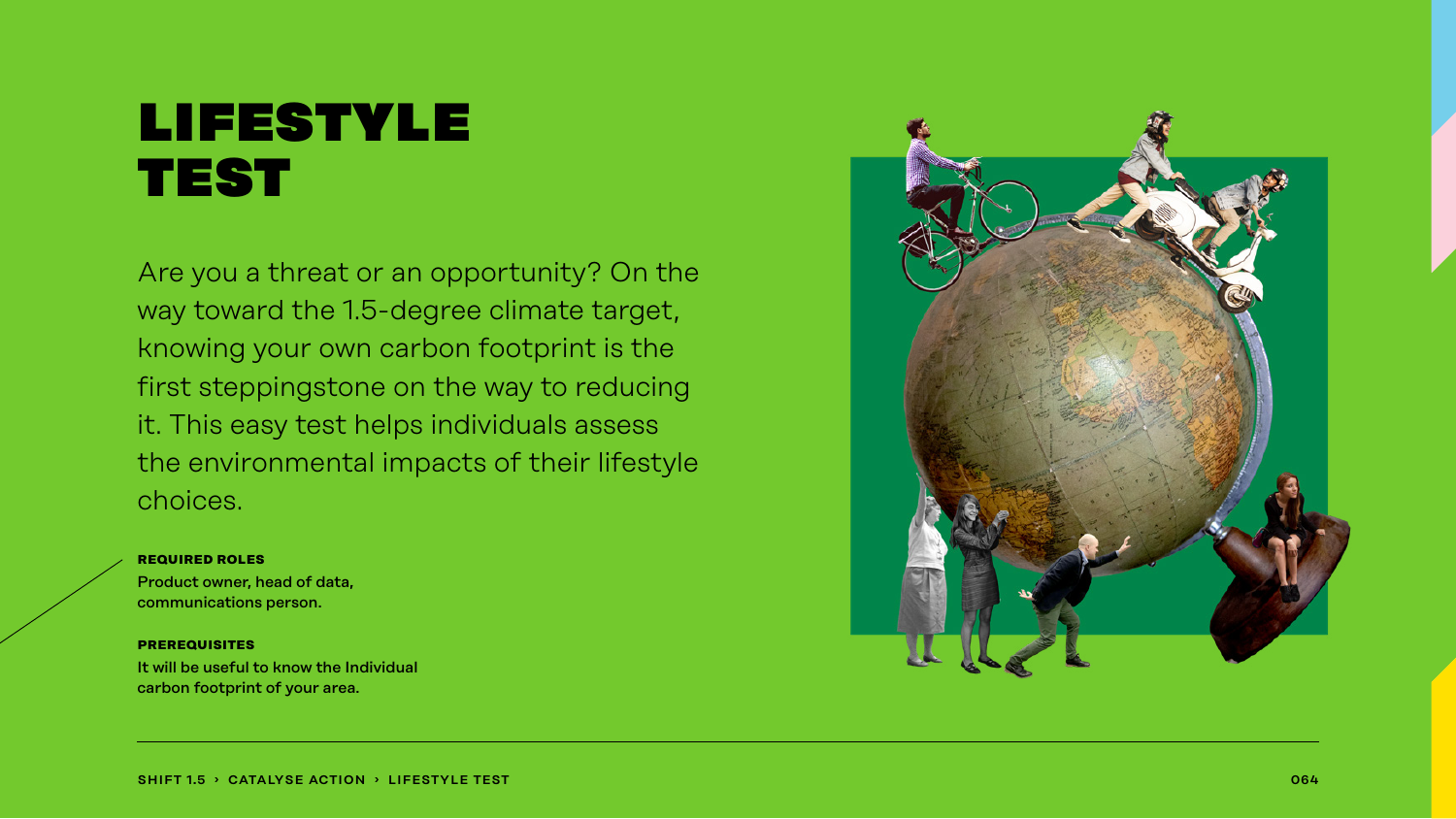# overview

Our lifestyle test, as we call it, helps individuals assess the environmental impacts of their lifestyles and offers personalised actions. By answering 27 questions, each respondent can see the size and composition of their carbon footprint and how it compares to the average test taker.

**We wanted to create** a test that is accessible, as easy to complete as possible and that could even encourage taking action to help the climate for perhaps the first time.

**The questions and calculations** of the lifestyle test are based on environmental calculations and the consumption of the average Finnish person, as a result of which calculations must be examined separately for each country when introducing the test for local use.

**It takes approximately** three to five minutes to complete the test. The lifestyle test collects no personal data from those taking the test, but the owner can export the results distribution to learn more about the respondent's current lifestyle. The test is responsive and fully scalable on every platform, both mobile and desktop.

**The lifestyle test** is best accompanied by 100 Smart everyday choices list, which shows a selection of tips that will help save money or improve quality of life while reducing carbon footprints. ●



Living C Transport and tourism C Food C Things and purchases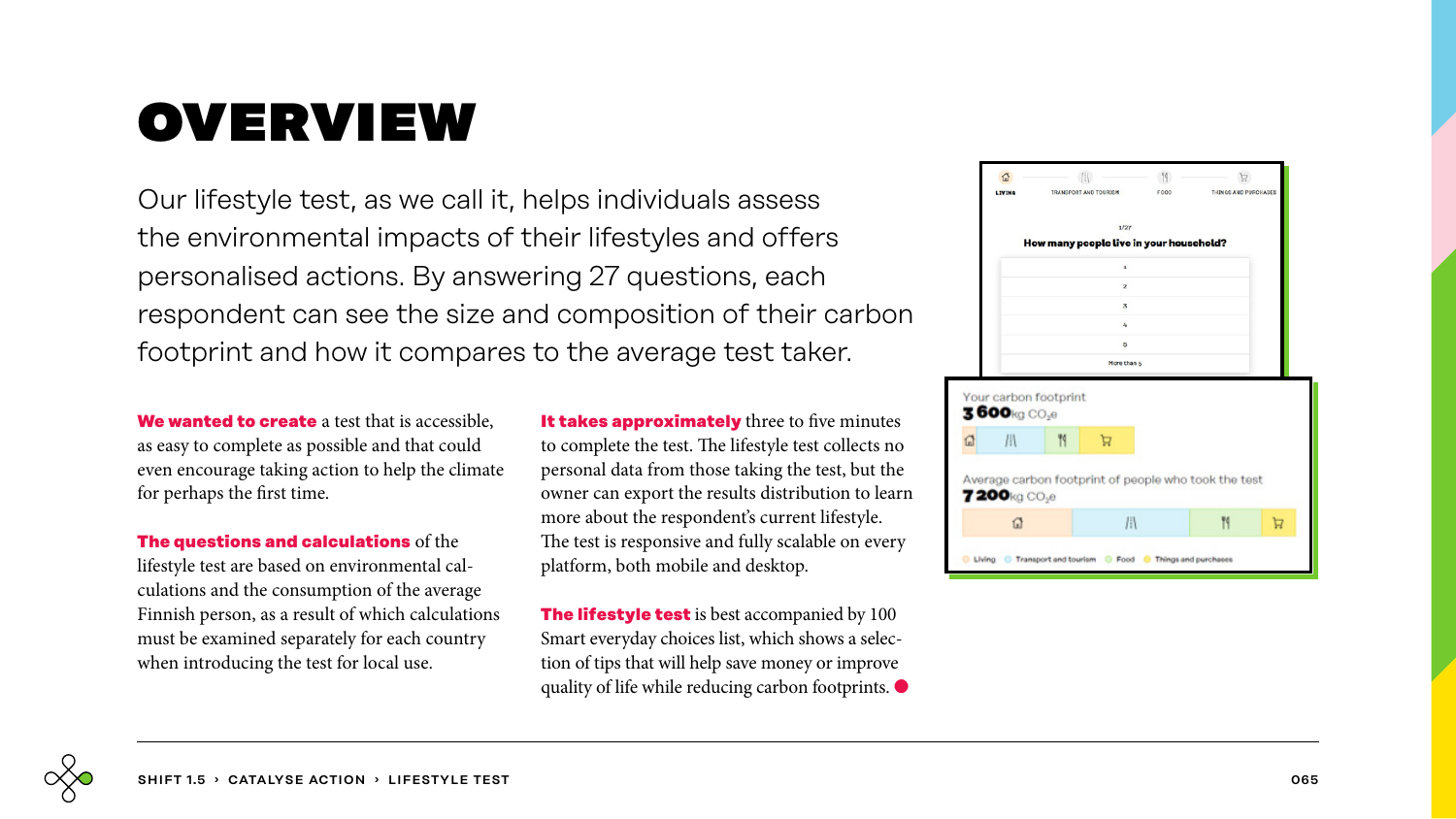# payoffs

**1 An easy way** to calculate one's carbon footprint makes the abstract idea of personal emissions more tangible.

2 **Growing consciousness** of our daily climate impact can prompt us into action.

**45 As a product owner** you can gain insight into local lifestyles by analysing the test results. ●

### **Results — Finland**

- $\odot$  Currently test has been taken over one million times.
- $\odot$  The lifestyle test is also being used in schools as an educational material.
- $\odot$  The test has been featured in dozens of news articles and morning TV shows.
- $\odot$  #Lifestyletest has trended on social media platforms several times and been shared daily amongst people.

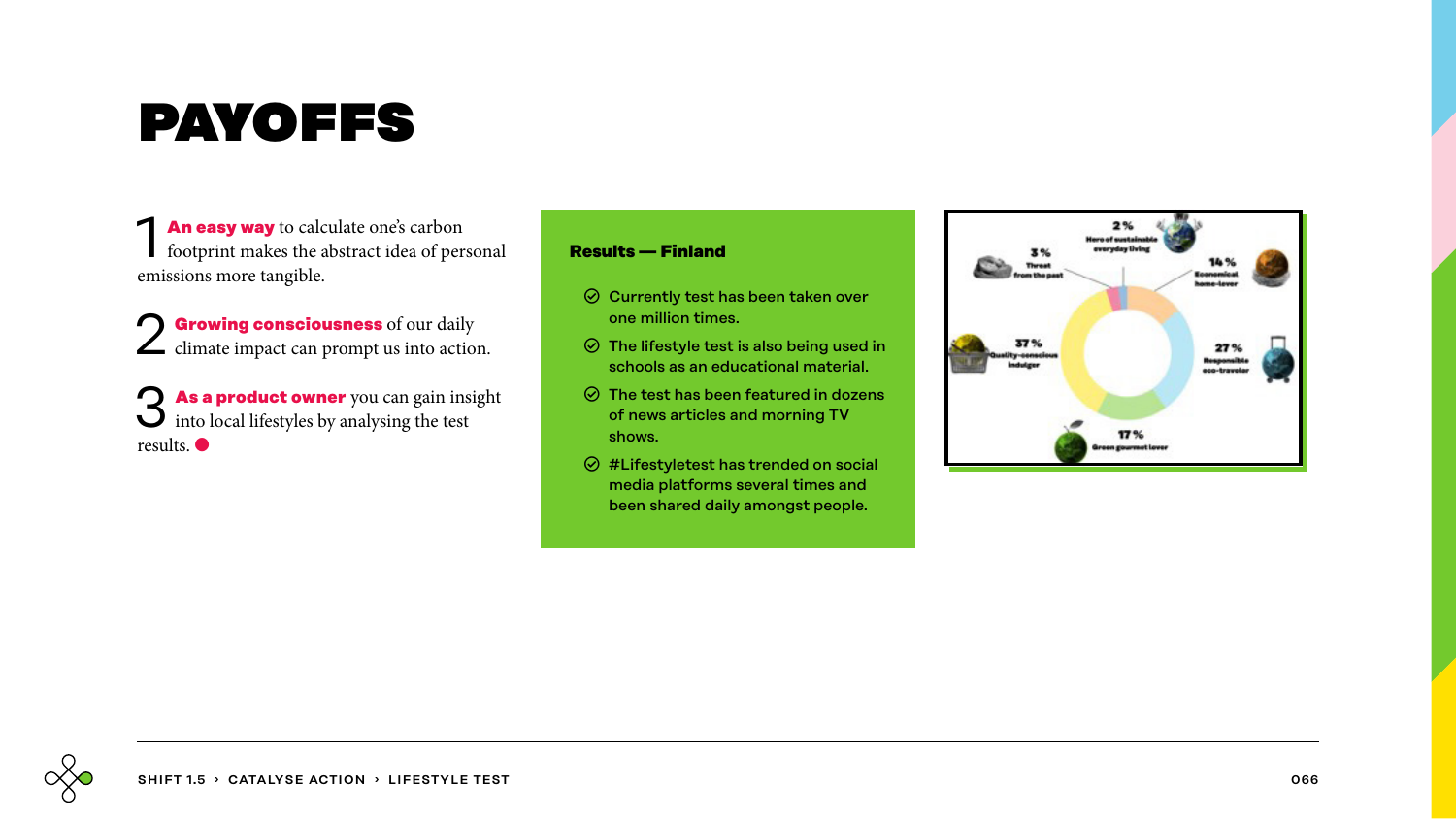# key elements & building blocks



- $\odot$  Excel sheet of the calculation basis (available on request from the Shift 1.5 team)
- $\odot$  Individual carbon footprint calculations for the background
- $\odot$  Order a result data storage and analysis solution from your local service provider
- $\odot$  Copy texts for questions, results and profiles (example available on request from the Shift 1.5 team)
- $\odot$  Imagery/photography (available in Gredi, which is our digital asset management platform)
- $\odot$  Plan user interface design with your local service provider
- $\odot$  FAQs and other explanatory material (examples available on request from the Shift 1.5 team)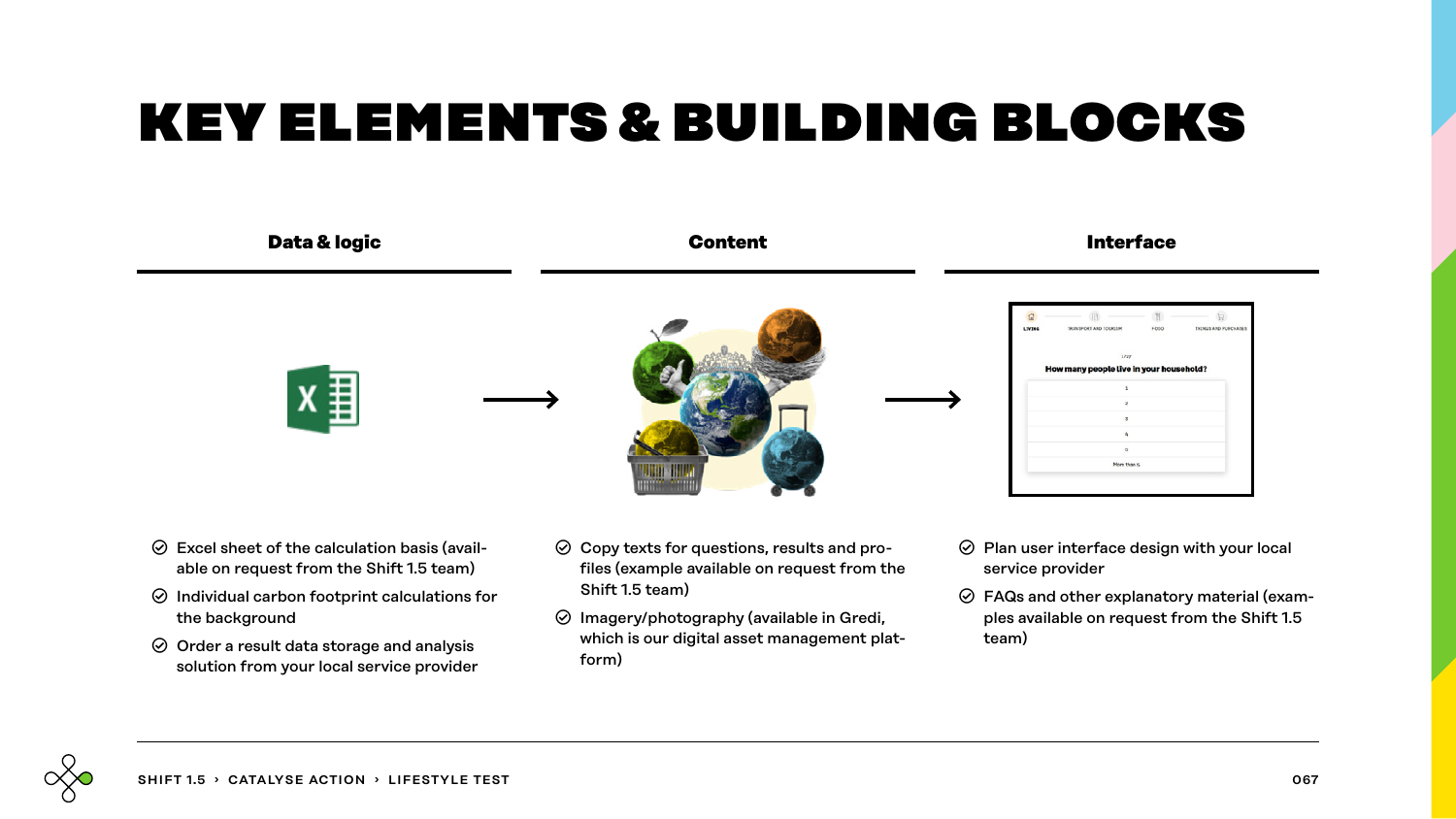# what is needed

**All the building blocks** of this viral sensation calculator already exist – now it's your turn to put together your own regional version of the lifestyle test. Start by downloading the code from [GitHub](https://github.com/sitrafund/lifestyletest) and get going!

**Once again, co-operation** is the key. Choose reliable partners with whom to localise the calculations and to help with the technical deployment.

**Consider well in advance** how far you want to go with the test. Will you combine it with the 100 Smart everyday choices or Sustainable lifestyle planning tool?

**[A Creative Commons licence](https://www.sitra.fi/en/articles/sitras-100-smart-ways-lifestyle-test-licences-terms-use/)** allows you to modify the test or develop it even further according to your organisation's ambitions. ●



#### **team and resources required**

In your team:

- **O** Project manager
- **O** Content owner
- � Head of data

Additional roles:

These can be outsourced (highly recommended)

- $\bullet$  Carbon footprint calculating
- $\bullet$  Application development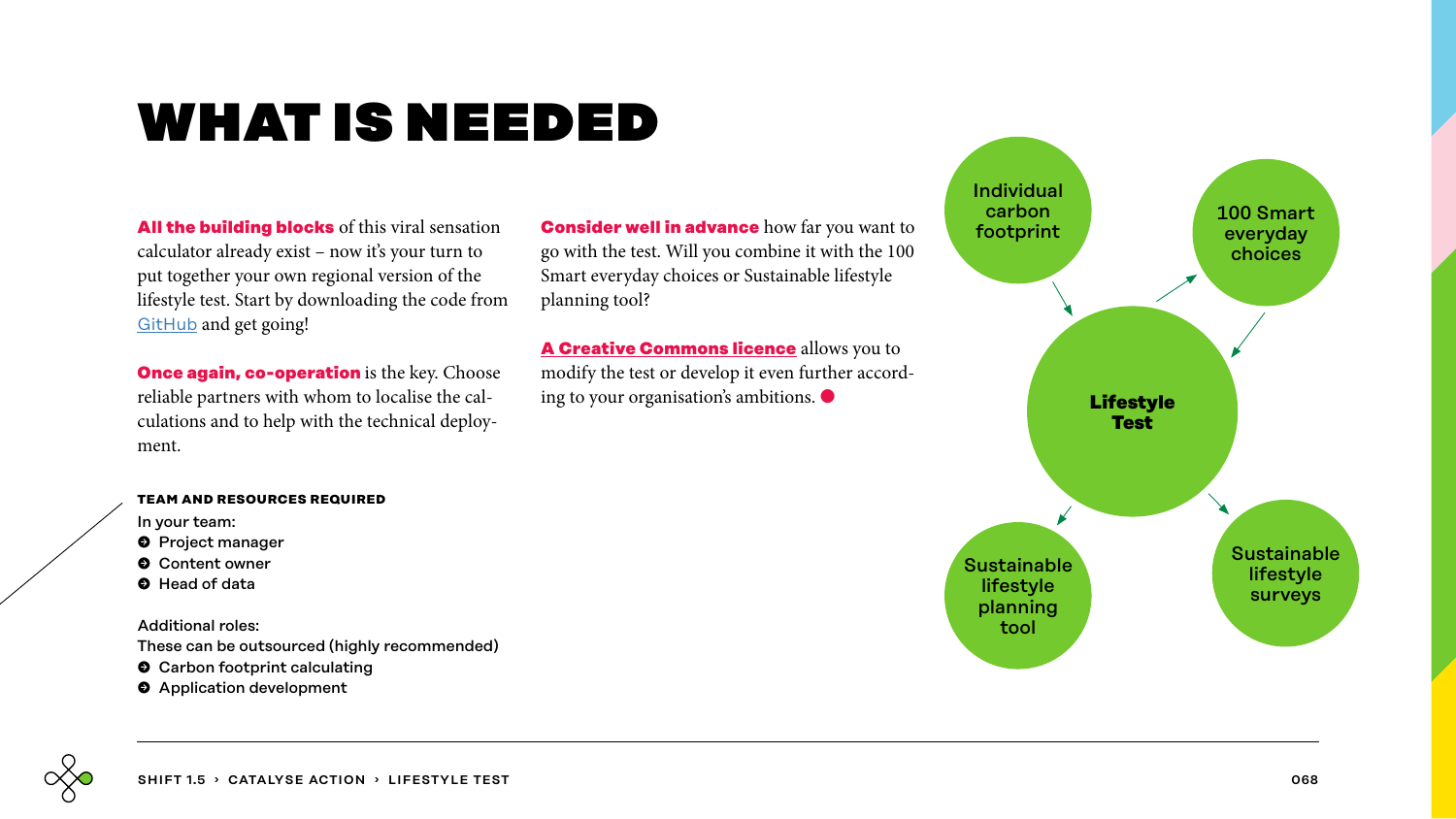# blueprint



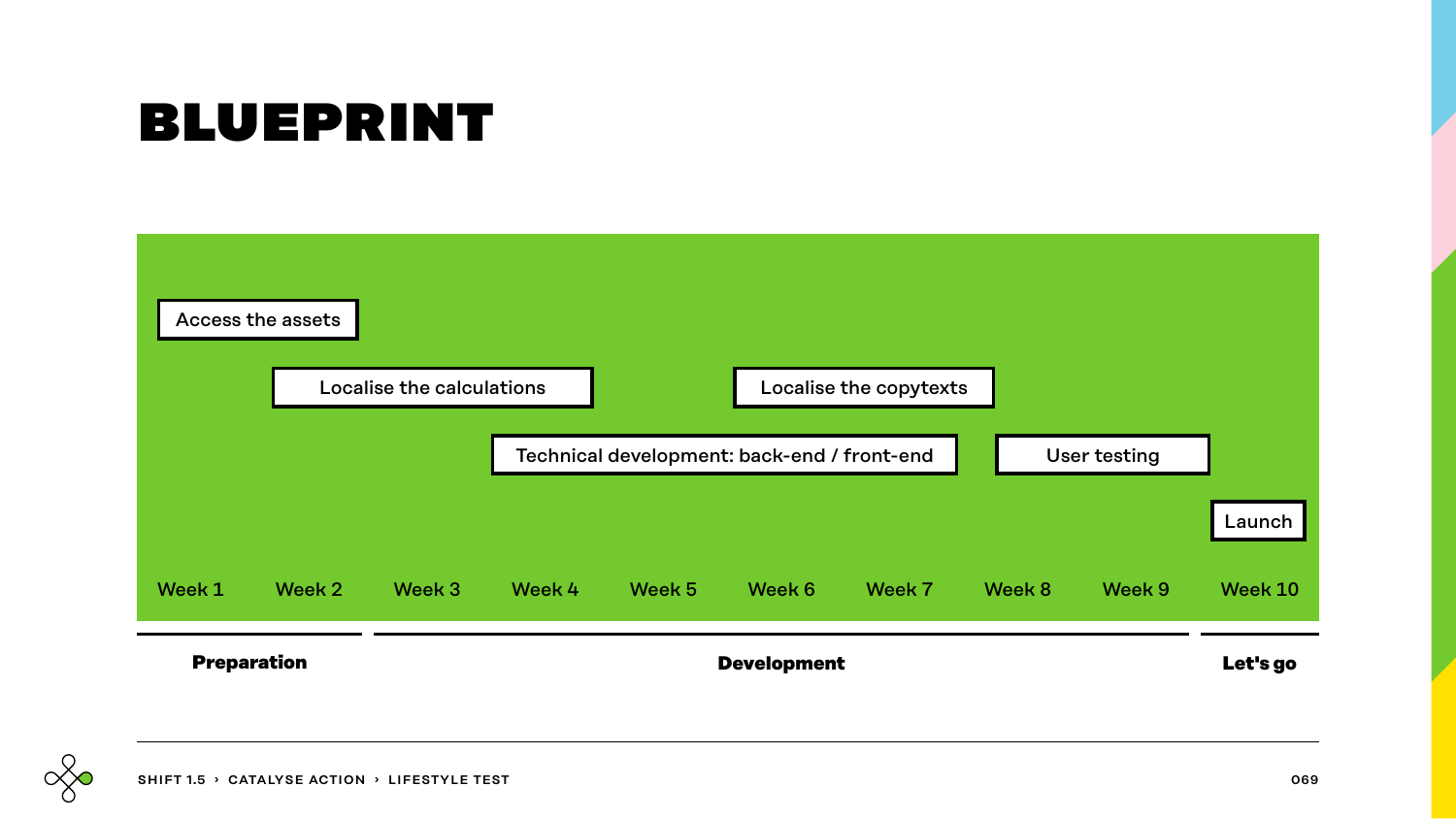# preparation

## **ACCESS THE ASSETS**

Become well acquainted with the key elements and building blocks so you can estimate the workload and how well the materials suit your local context. You will need to do the following:

## **LOCALISE THE CALCULATIONS**

In many parts, the calculations and questions are easily adaptable and deployable to different cultures and contexts. However, you will need to have local insight into what data requires localisation. We recommend you consult an expert on carbon footprint calculations and statistics. Make sure to also provide the calculations basis alongside the test.

## **LOCALISE THE TIPS**

We highly recommend you provide tailored tips for the test takers after they have found out their carbon footprint. Learn more about localising 100 Smart everyday choices. ●

### **Checklist for preparation**

#### **1. Get to know the test well**

Visit [lifestyletest.sitra.fi](http://lifestyletest.sitra.fi) and run the test repeatedly to become acquainted with it. Try different kinds of lifestyles and discuss what questions or narratives are applicable to your region and what are not.

### **2. Check the calculations**

Request the calculations from one of our team members. These are delivered in Excel format. Sit down with some carbon-emission calculation experts and put together a realistic estimate of how much localising work is needed.

#### **3. Check the copy texts**

A good narrative keeps the user interested. The Excel sheet contains the questions, but also consider the other copy texts we have used. Will that tone of voice work in your region?

### **4. Copy the code**

Sit down with the software developers. They can give you the best estimate on how to get your application up and running. A rough estimate is approximately two to four weeks for the development work.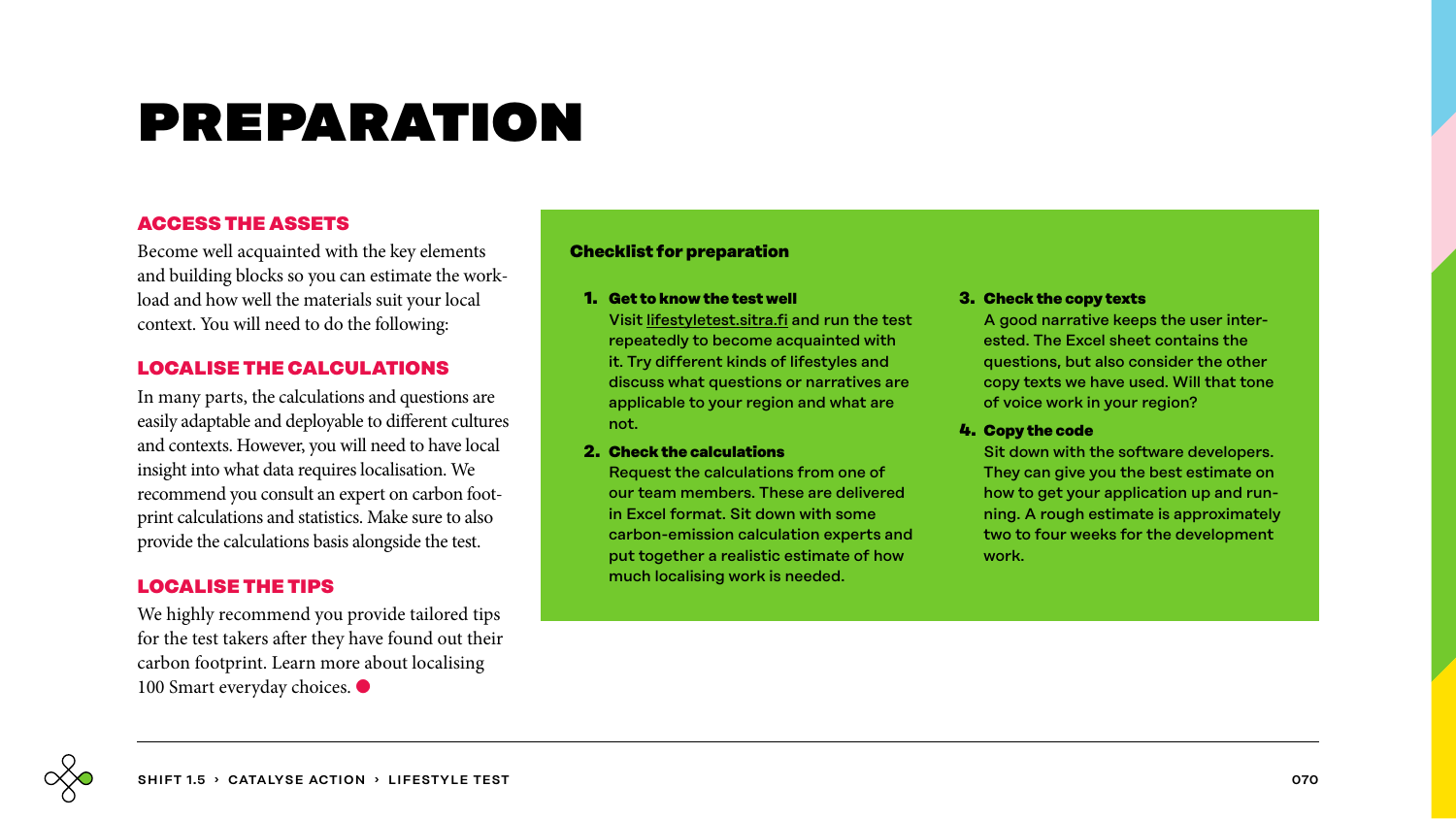# development

## **BACK-END DEVELOPMENT**

The test was generated with Angular CLI version 1.0.1 and it uses MongoDB as a document database. Work with reliable developers who speak Java. The current code in [GitHub](https://github.com/sitrafund/lifestyletest) has been updated with the newest Angular version.

## **FRONT-END DEVELOPMENT**

The facade of the **Lifestyle test** is what makes it interesting; keeping it simple yet visual with intuitive colour coding of the domains and a smooth interface. Make sure that your technical developer has skills or a skilled partner in user interfaces.

## **LOCALISE THE COPY TEXTS**

The copy texts in the current **Lifestyle test** were designed to be a bit witty. You can decide the tone of voice that suits your audience best, but we recommend you use a positive tone and a pinch of humour. ●

### **Technical requirements**

- $\odot$  Heavy servers to support heavy load of users
- $\odot$  Subscription to MongoDB

### **Technical requirements**

- $\odot$  Is simple
- $\odot$  Quick to conclude (3–5 min)
- $\odot$  Scales on every platform
- $\odot$  Collects only the data that is necessary

### **PRO TIP: DO NOT CREATE A DEAD-END**

**The lifestyle test** is fully applicable on its own, but it flourishes when it is complemented by other scalable services. So, make sure during the technical development that you do not lock any parts of the application from further expansion. The code already fully supports the **100 Smart everyday choices** and **Sustainable lifestyle planning tool**, for example. Be creative with how the test could best support your other materials.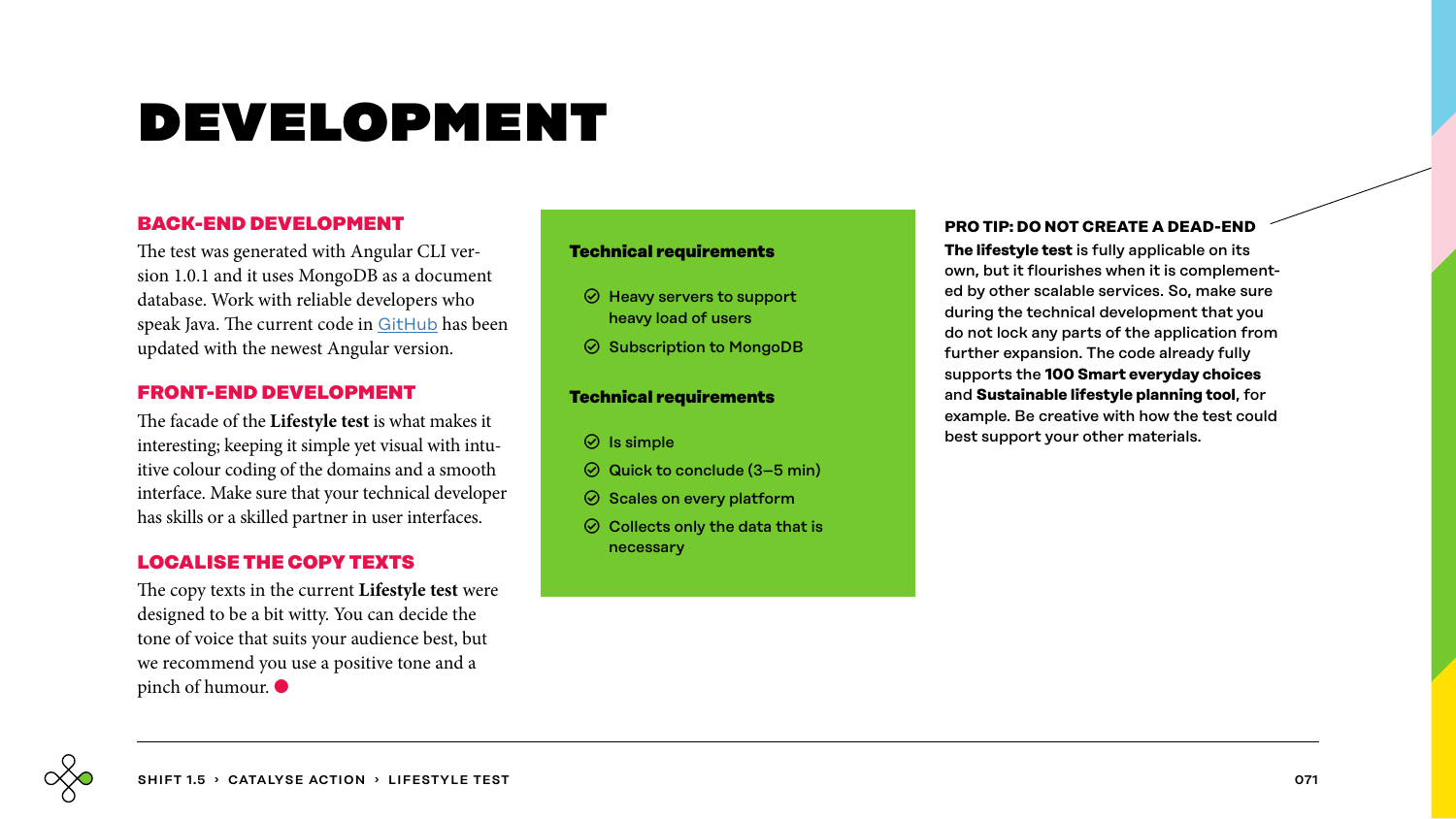# let's go

### **USER TESTING**

Invite people from different target groups to test the interface and user experience. Make sure it runs smoothly and reserve time for fixing any possible follow-ups. There will surely be a lot of questions when you first introduce the test to the audience. There are some inevitable trade-offs to keep the test simplistic yet scientific enough. Remember to keep calm about what can be included and what should be excluded. Take our Q&A form for your support.

## **LAUNCH**

Congratulate your team; it is time to take the test viral. Invite the press and local stakeholders for the launch session. Draft a communications plan to reach your target group and make it buzz with our marketing tips.  $\bullet$